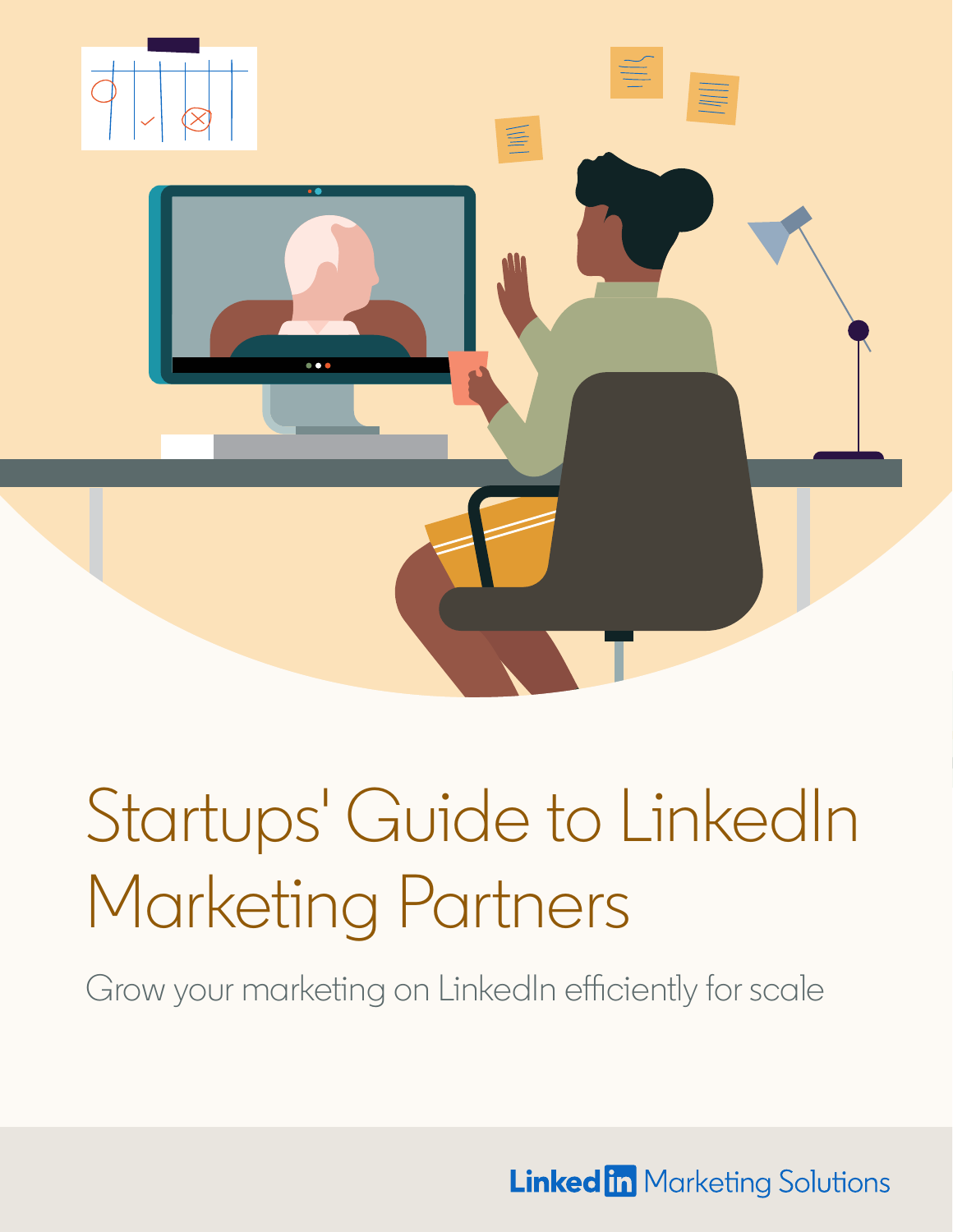# Guide Content In this guide, you will find:



[Why Tech Stacks Matter](#page-2-0)

[Meet our Trusted Partners](#page-3-0)

[Working with LinkedIn](#page-16-0)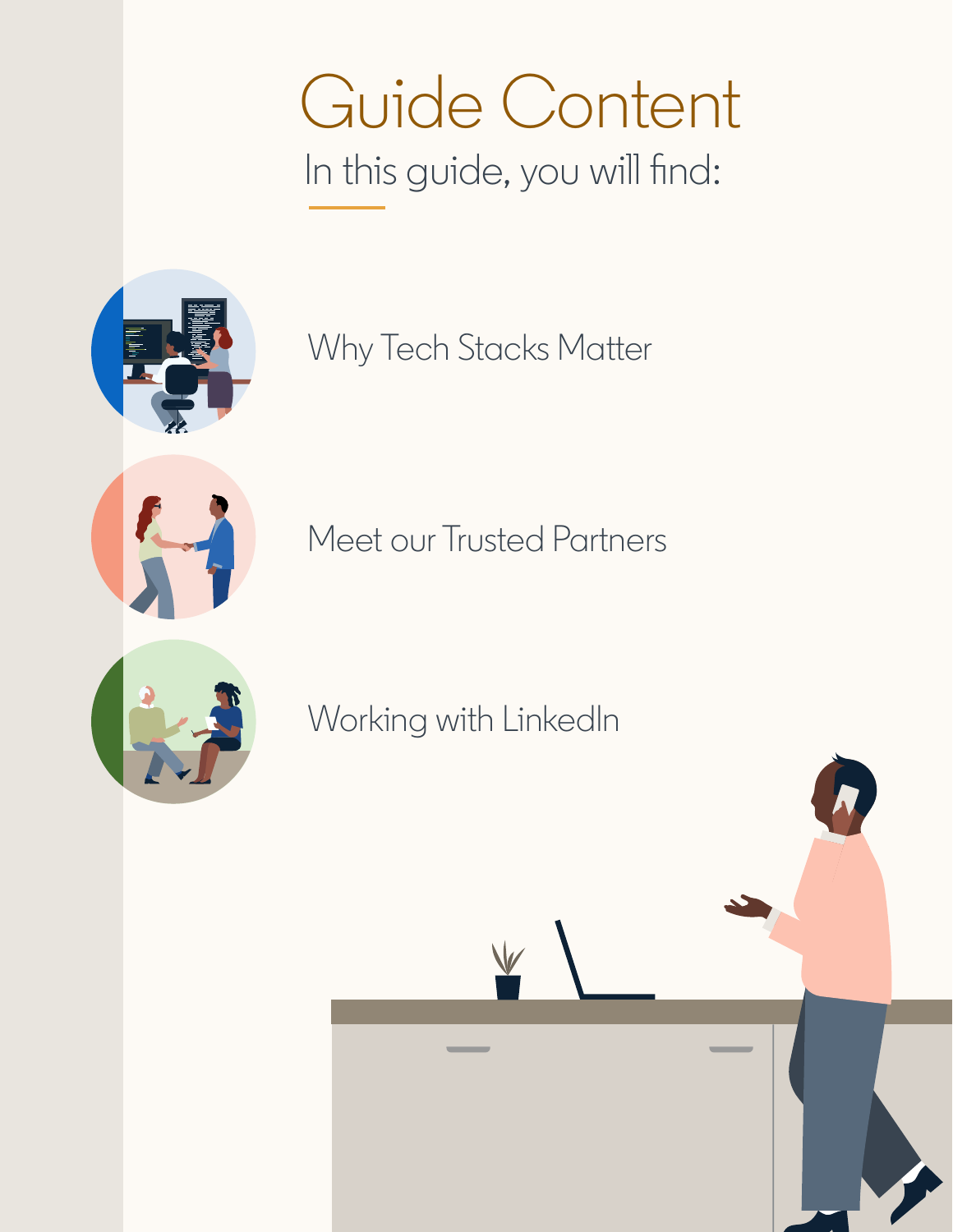### <span id="page-2-0"></span>Why Tech Stacks Matter

Achieve stronger results through greater efficiently



The way you build your tech stack influences a lot about your company.

How efficiently you'll be able to work, how fast can you scale, **and even how quick you realize marketing ROI**.



The process always involves trade-offs—some technologies save time but allow for less customization, others are better for certain audience segments, still others are more scalable but require more ongoing maintenance.

However, it is possible to assemble a stack that can **both meet your needs now and evolve as your company matures**.

Most marketers still struggle to illustrate the performance of marketing programs



of marketers are not confident in their ROI measurements



of CEOS are prepared to invest more in marketing, but budgets are at risk if markers do not prioritize ROI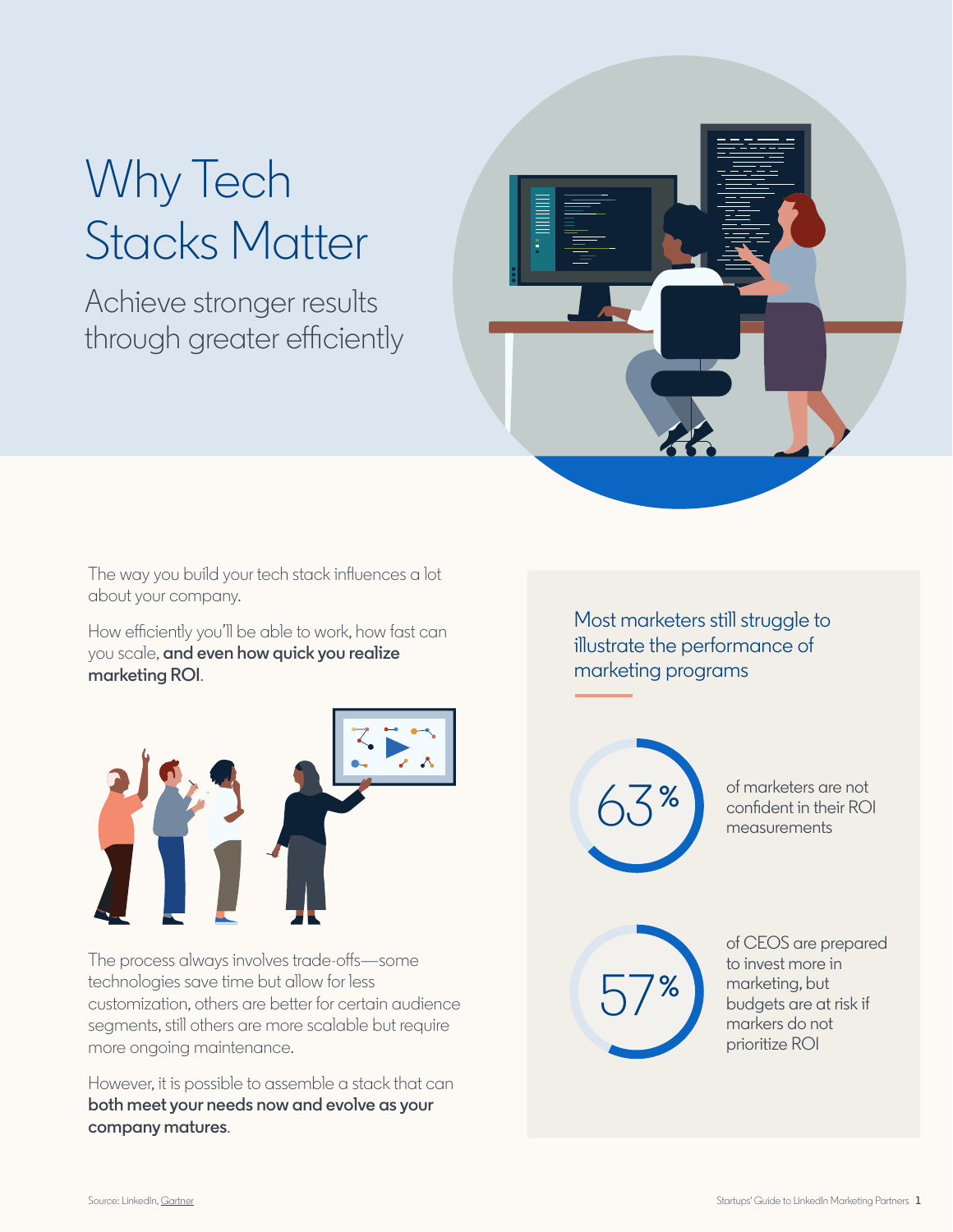### <span id="page-3-0"></span>MarTech & CRM Ecosystem

#### Most common startup needs



The following buyer's guide details how high-growth companies can build an effective MarTech stack (or enhance your current stack), while maximizing your investment on LinkedIn.

For easier discovery and evaluation, we've broken these partners into the following categories based on the value they provide:

Audiences Lead Generation 1 2

Reporting & ROI 3

It's important to note that some technology partners only support a handful of functions within a single category, while others span multiple categories and functions.

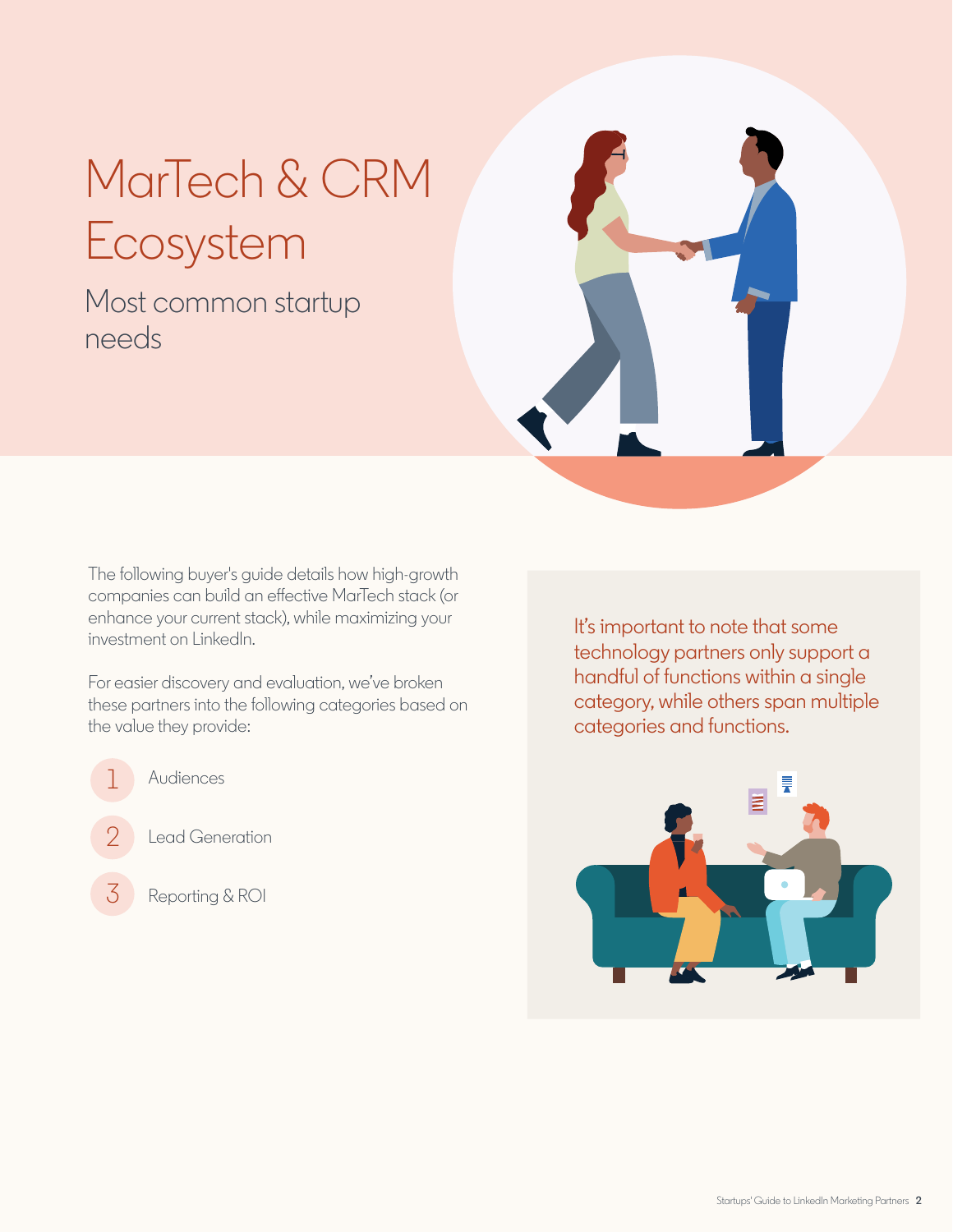### Audiences Expand and amplify your reach

Audiences partners help marketers expand the ways they can reach their target audience.



6-9 months the average B2B sales cycle

With longer sales cycles, audience management is crucial to accelerate growth and drive positive ROI

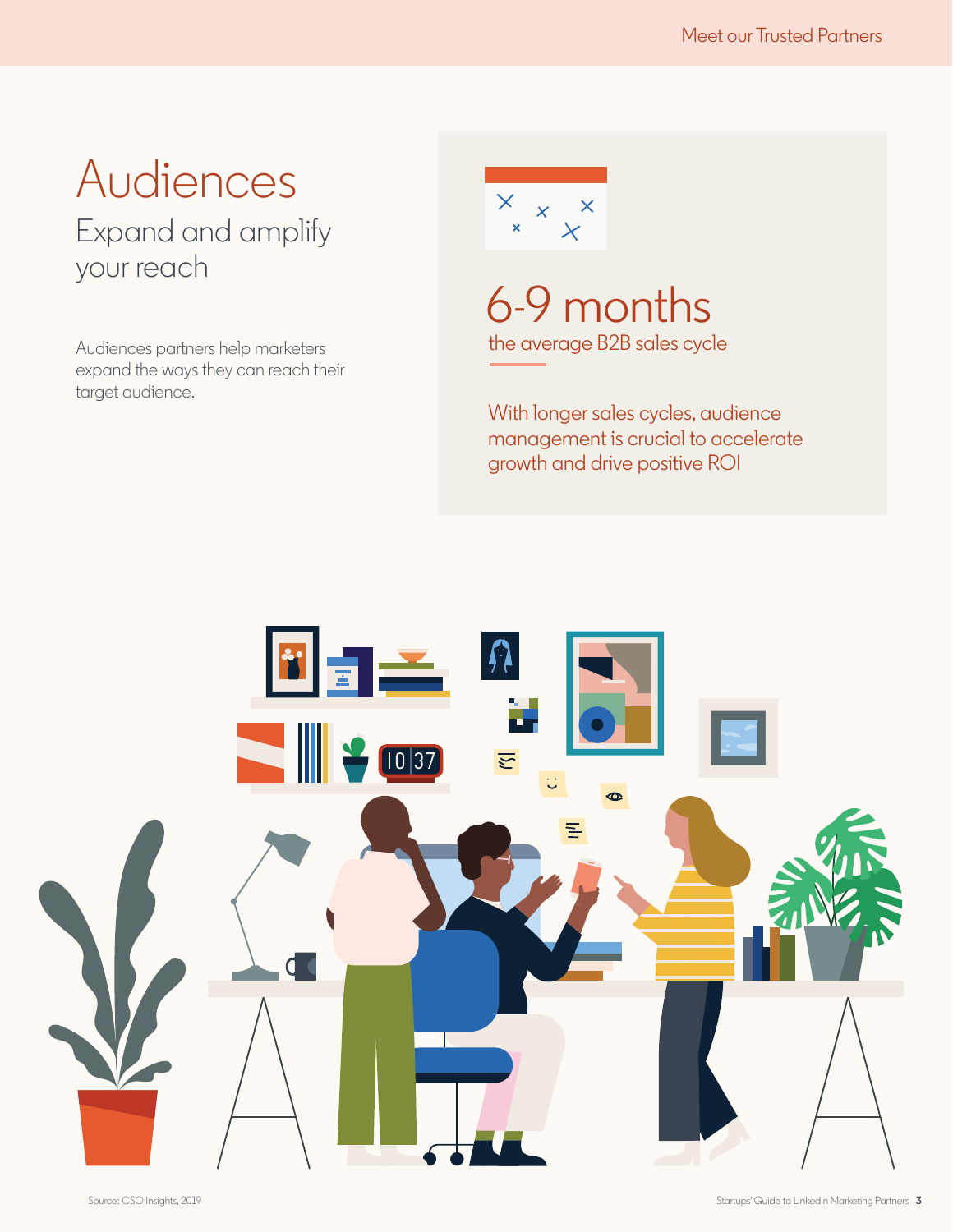## Audiences Partners amplify your reach



#### Use valuable insights to segment your audiences

Access more behavioral, demographic, and firmographic data to enrich LinkedIn targeting. Acxiom and LiveRamp enable you to reach audiences based on behaviors or demographics that may signal a greater propensity to buy your solution. HG Insights provides unique technographic data so you can prioritize companies that use a competitive or complementary technology.



#### Reach audiences researching your solution

Your own customer data can provide powerful signals, but often there are prospects showing interest in your solution that you're not aware of yet. Bombora and G2 can help you identify businesses actively researching your product or services. Use their intent data to get in front of prospects as they're entering the market and route them to a nurture program.

#### Engage audiences based on account status or pipeline stage

Integrations with marketing automation and CRM platforms, such as Marketo, Salesforce, Hubspot and Oracle Eloqua, help you engage with current customers to upsell or cross sell, and with known prospects to move them down the purchase funnel.

Alternatively, remove current customers from your marketing campaigns to ensure your budget is spent building new relationships.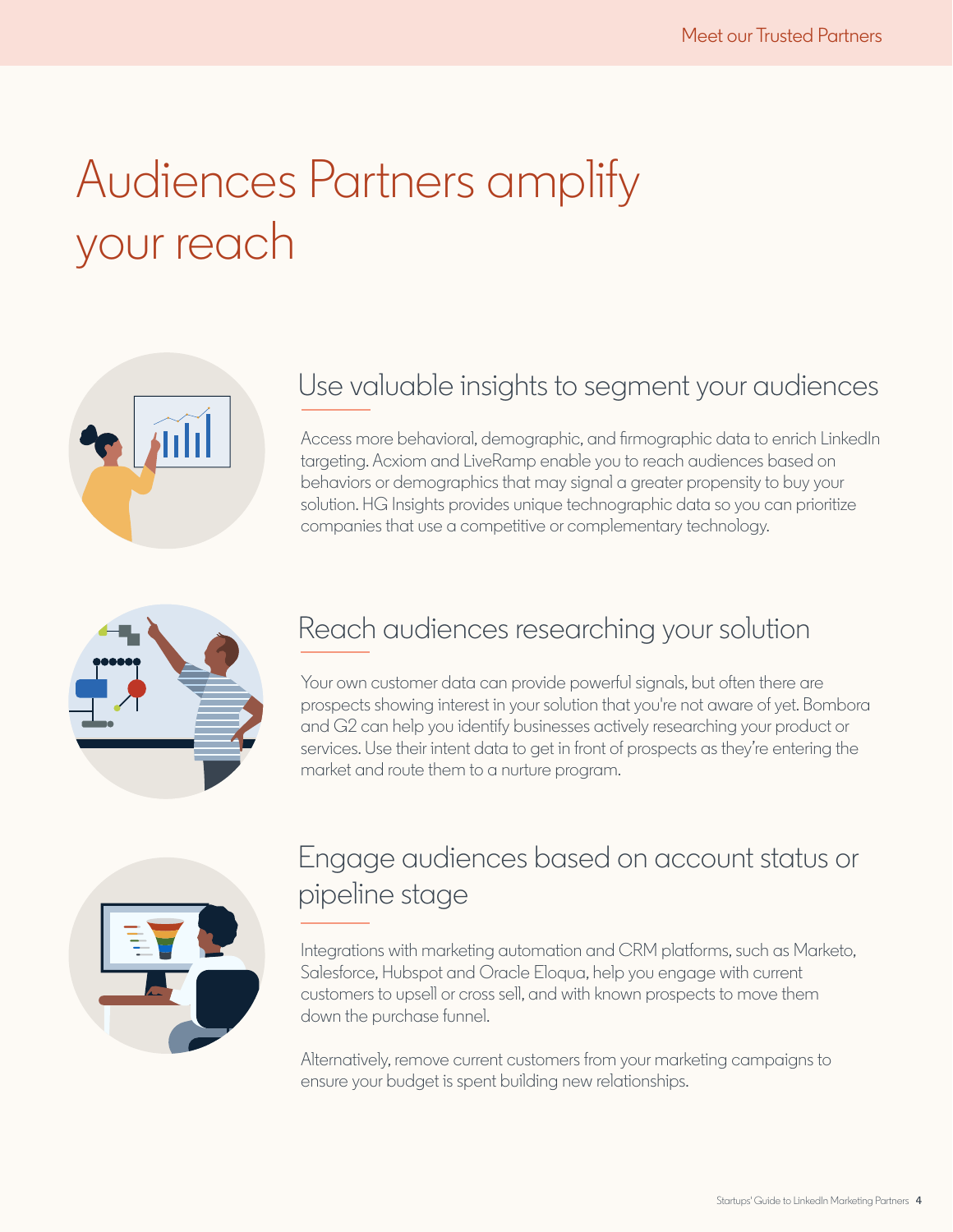### Audiences Partners support the following capabilities:

#### Audience Insights

**Benefit:** Improved Marketing Efficiency

**Feature:** Target prospects based on buying signals

#### Intent Data

**Benefit:** Scale Quicker

**Feature:** Target prospects researching your product

#### ABM

**Benefit:** Accelerate Sales **Cycle** 

**Feature:** Target accounts and opportunities in your sales pipelines from CRM

#### Audiences Partners include:

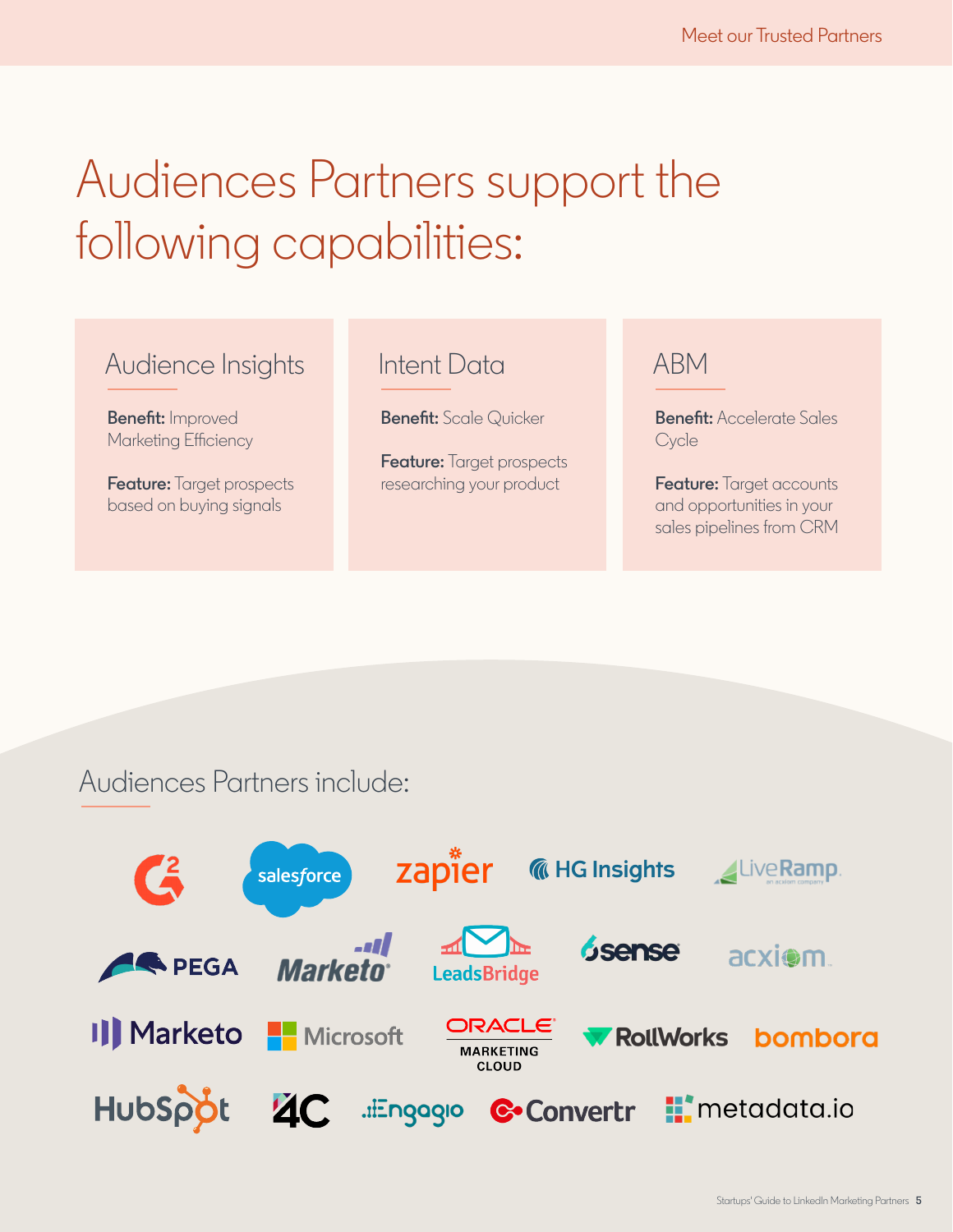## Audiences Partner Highlight

#### Client Case Study



Partner



#### **Goal**

Increase lead volume through improving conversion rate

#### **Tactic**

Created LinkedIn targeting audiences within HubSpot's ads tool, based on dynamically updated lists, so they could properly target their prospect accounts

#### **Results**





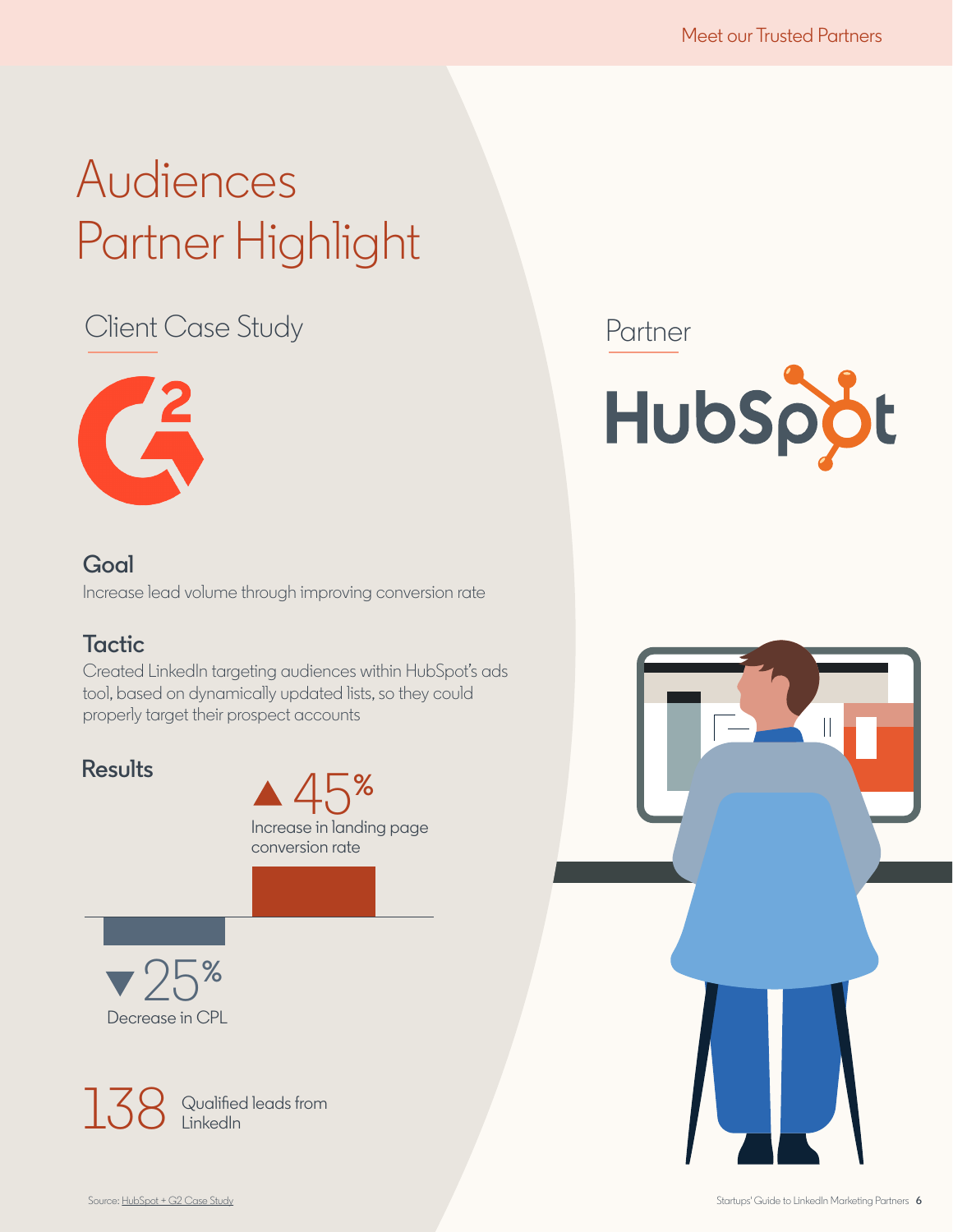### Lead Generation

#### Maximize your lead gen engine

Lead Generation Partners help marketers automate the delivery of leads directly into the sales or marketing platform of choice.



6.8 average stakeholders involved in the B2B decision-making process

B2B sales requires multi-threading in today's environment

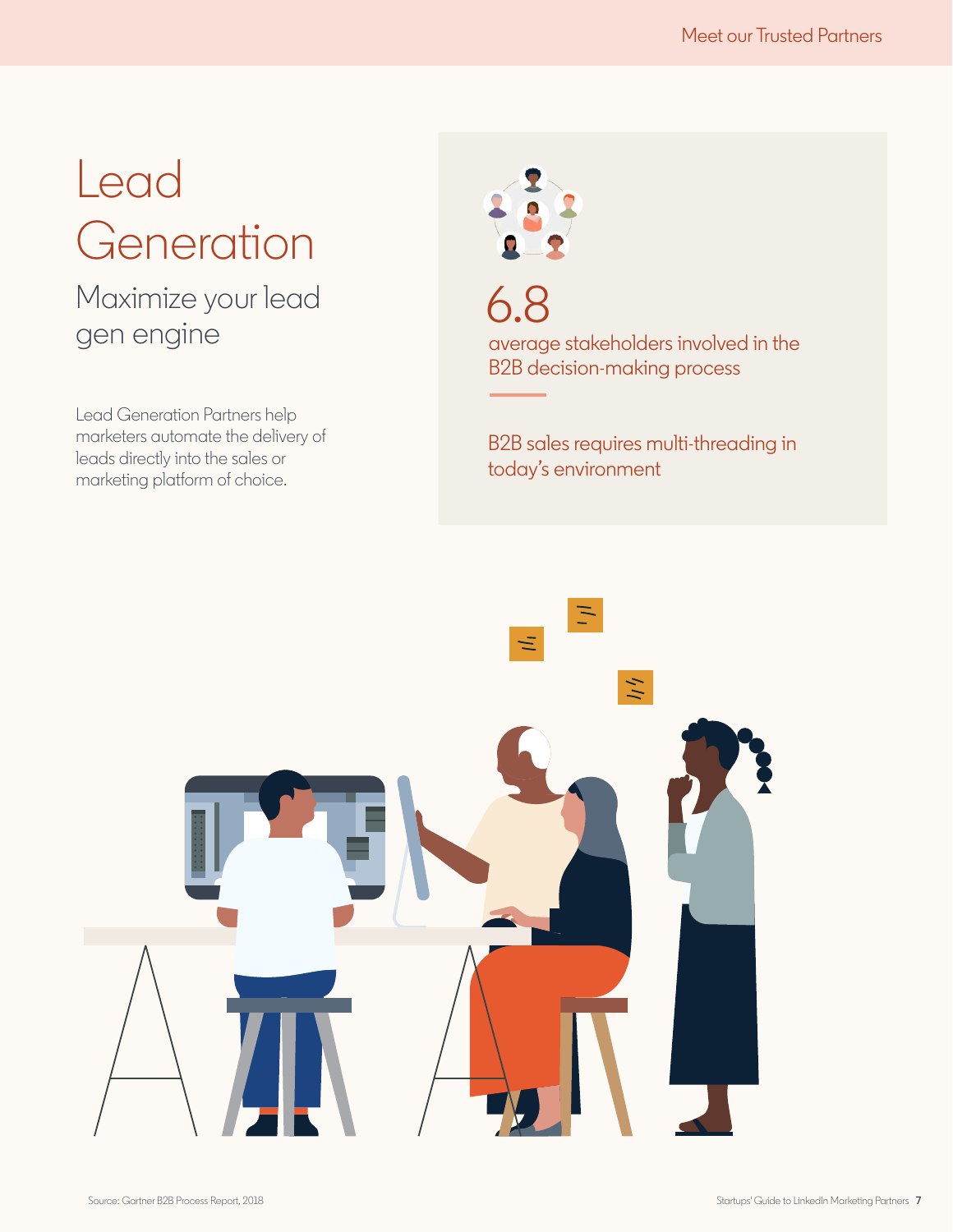### Lead Generation Partners help make the most of your leads



#### You'll save time

Many of our partners have a simple and guided setup for connecting with Campaign Manager. A one-time setup will save you the time spent logging in to check on your campaigns and manually downloading lead lists.



#### Get even more context or data on your leads

Lead Gen Forms allow you to collect data from the member's LinkedIn profile and custom fields. Marketing partners can help you standardize the information you receive and append even more information onto your LinkedIn leads.



#### Your teams can act on them in real-time

Whether you plan to add your leads to a new marketing campaign, send to sales for follow-up, or both, doing so quickly may improve their performance. Marketing partners are here to support that next step in that lead journey.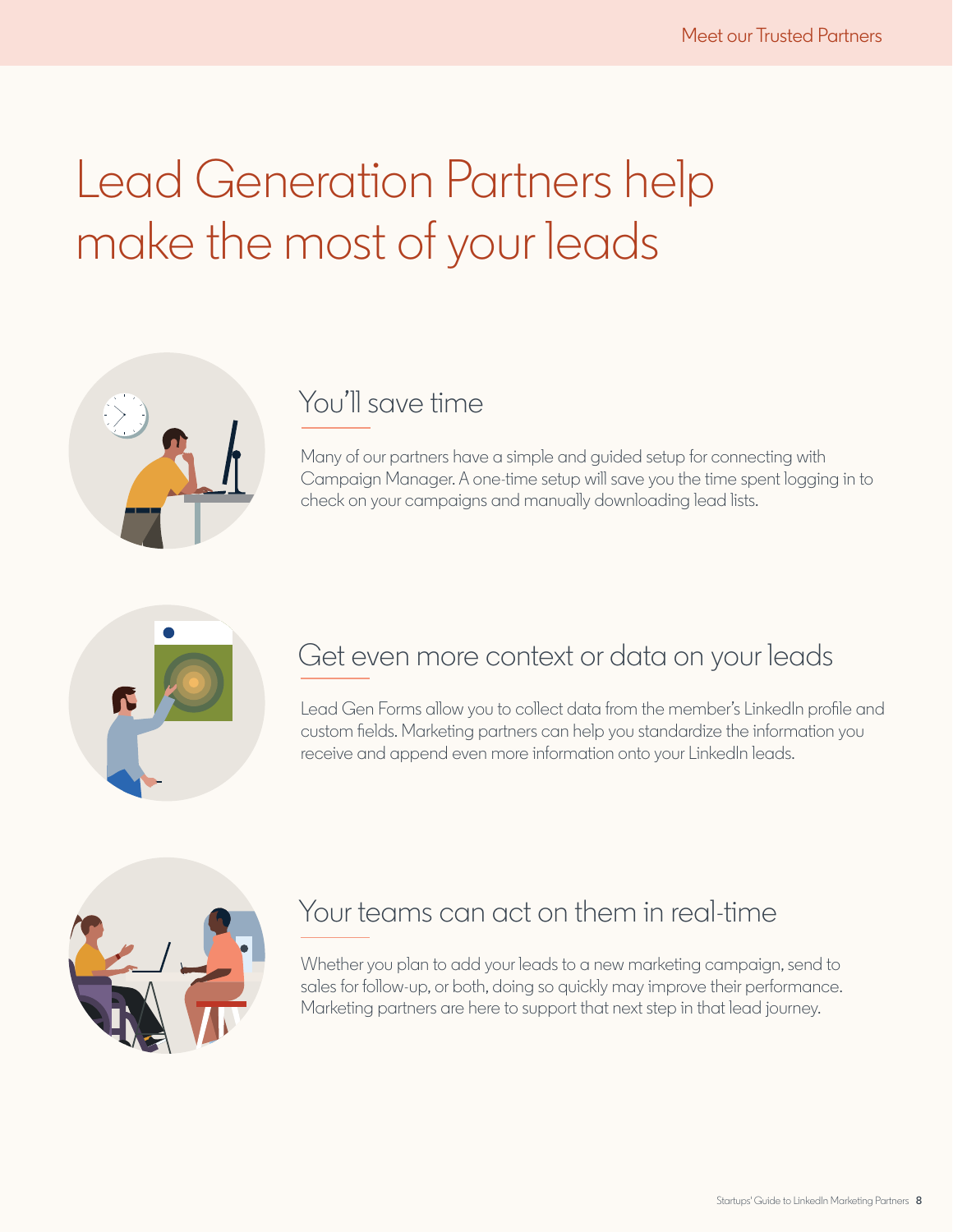### Lead Generation Partners support the following capabilities:

#### Align Sales & Marketing

**Benefit:** Increase MQL to SQL conversion rate

**Feature:** Pass leads to sales or nurturing programs in real time

#### Define Audiences

**Benefit:** Increase MQL conversion rate

**Feature:** Hone Ideal Customer Profile with LinkedIn member profile data

#### Lead Generation Partners include:

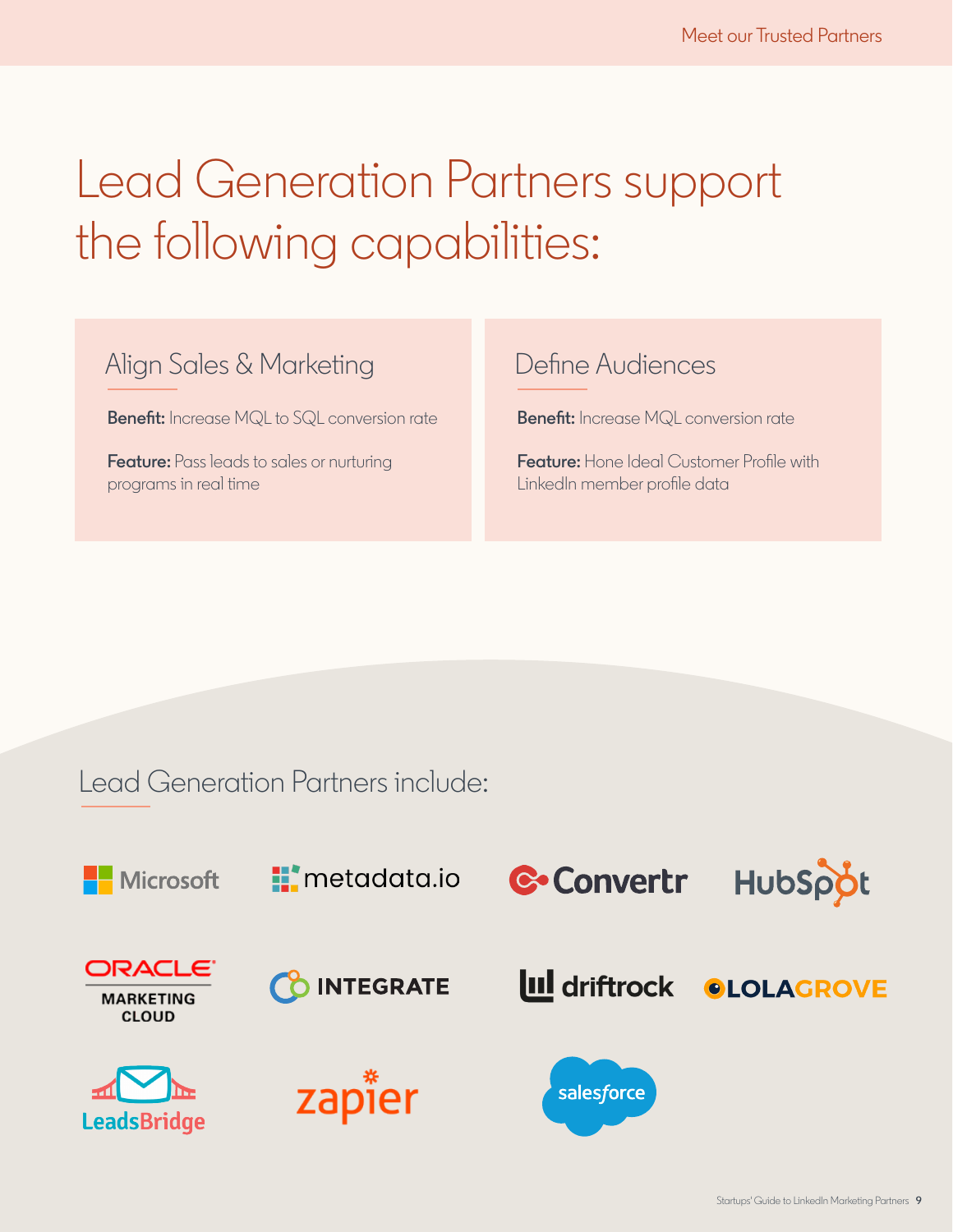## Lead Generation Partner Highlight

#### Client Case Study



#### **Goal**

Generate Marketing sourced pipeline

#### **Tactic**

Integrated with Marketo and Salesforce and leveraged LinkedIn Lead Gen Forms. To convert more qualified leads and build brand credibility, Fivetran offered relevant content downloads to targeted accounts, including a whitepaper and a guide to data integration essentials.

#### **Results**



Marketing sourced pipeline

Lead to SQL conversion rate  $\frac{1}{2}$  Conversion  $\frac{1}{2}$   $\frac{1}{2}$  channels

Source: **Fivetran Case Study** 



from LinkedIn

higher than non-LinkedIn Partners



# **II** Marketo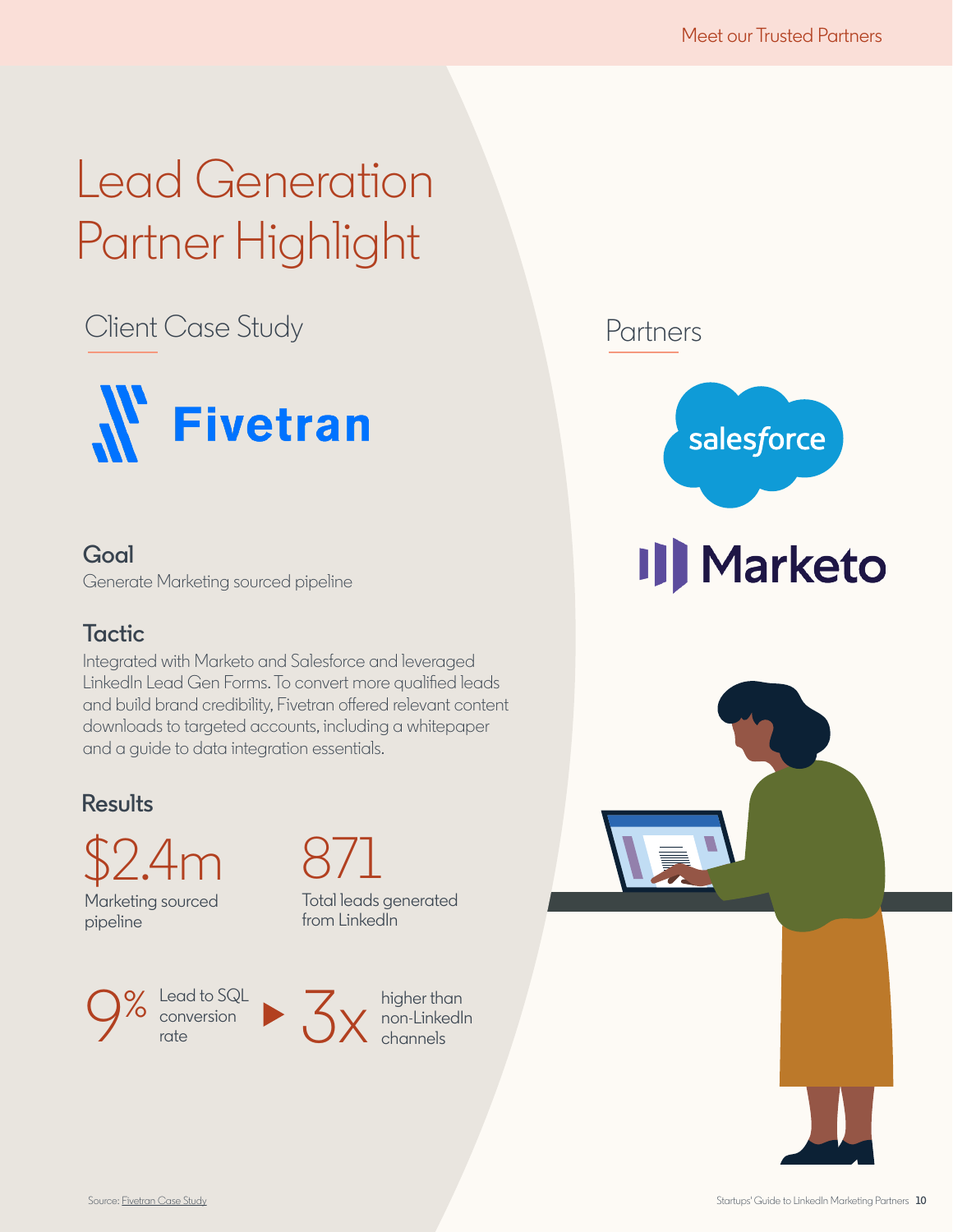### Reporting & ROI Gain deeper campaign insights

Reporting & ROI Partners help marketers gain insights into their marketing programs with LinkedIn and across all marketing channels for a singular, holistic view of the marketing campaign performance.



pieces of content, across channels, that is consumed in the B2B buying process

The ability to properly attribute pipeline to different marketing channels is a must for top B2B marketers

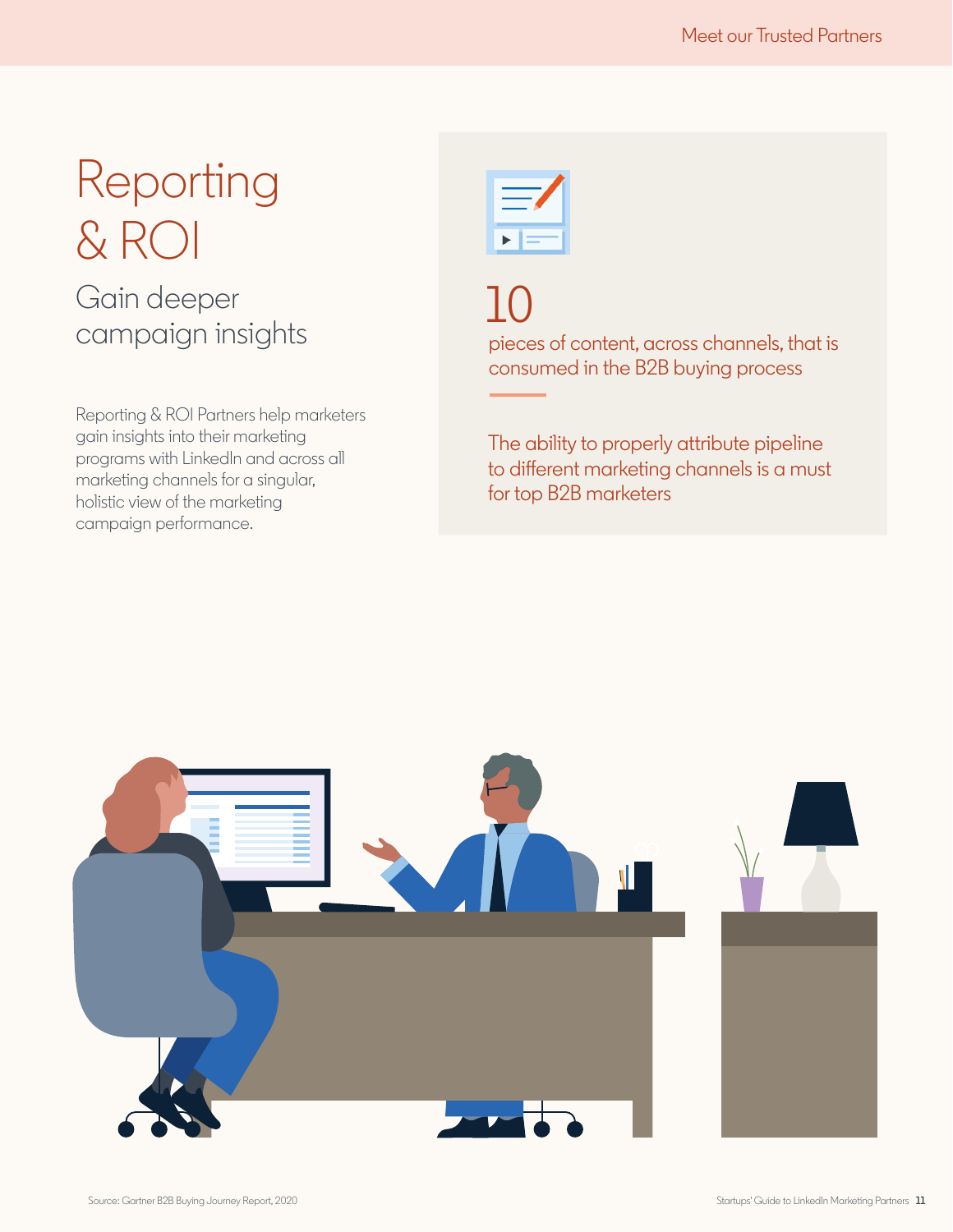### Reporting & ROI Partners offer a holistic view of campaign performance



#### Cross-channel performance in a single view

Partners make it frictionless for you to report on and measure performance through your preferred technology platform seamlessly across LinkedIn and other channels like Facebook, Google, Twitter, web publishers, and more.



#### Connect your marketing data with business outcomes

See the full impact of LinkedIn marketing with partners that are connecting LinkedIn data to leads, conversions, and revenue.



#### Reporting customized to your business needs

Identify which creative, targeting, and bidding combinations work best. Find a partner that builds custom dashboards to compare the performance of LinkedIn programs with ads on other advertising channels.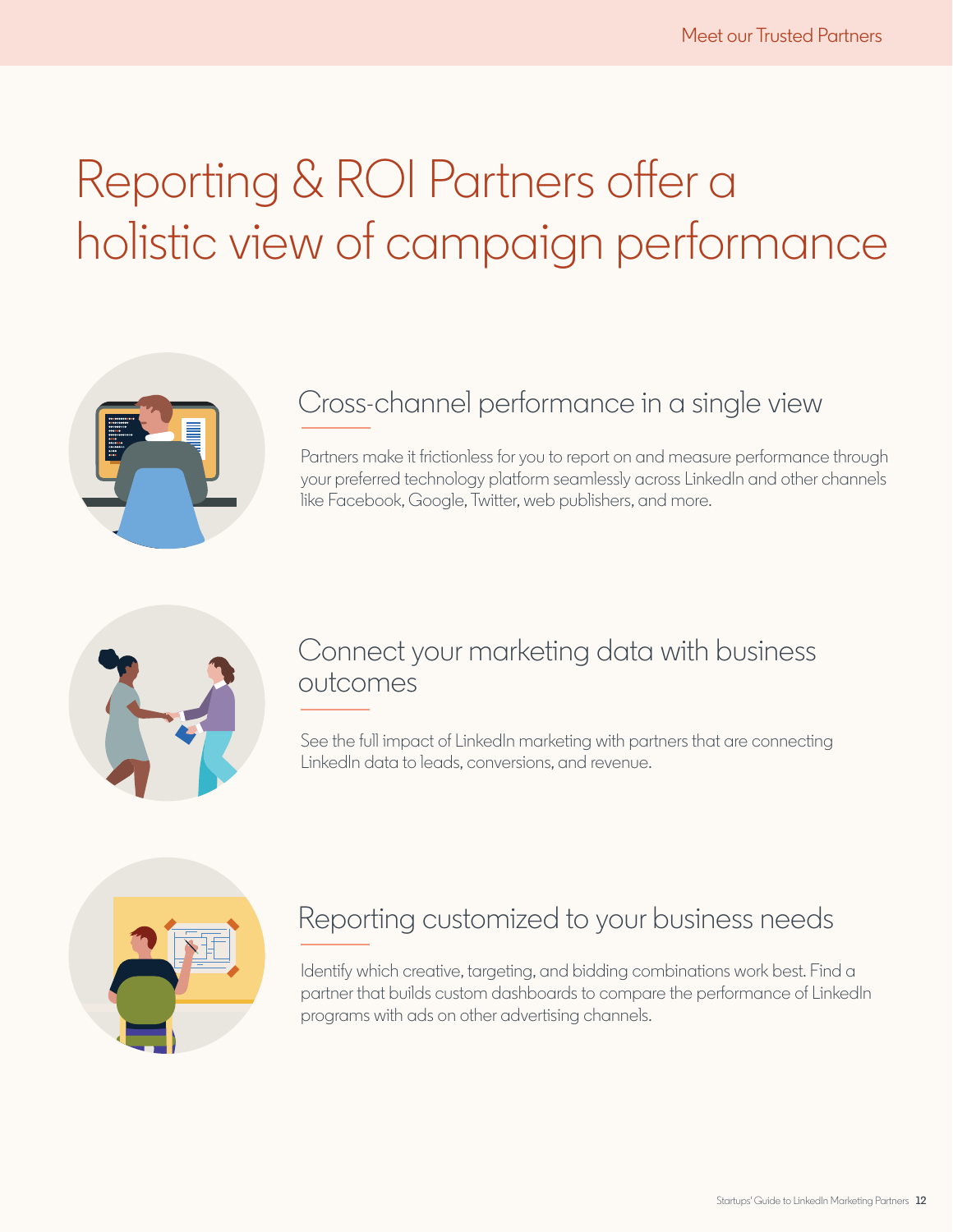## Reporting & ROI Partners support the following capabilities:

#### Identify Events

**Benefit:** Improve Marketing ROI

**Feature:** Discover and track which events or touchpoints that contribute to a desired outcome

#### Assign Value

**Benefit:** Improve Marketing ROI

**Feature:** Define and track value for each event to determine positive or negative influence and ROI for each event and in what order led to desired behavior or conversion

#### Reporting & ROI Partners include:

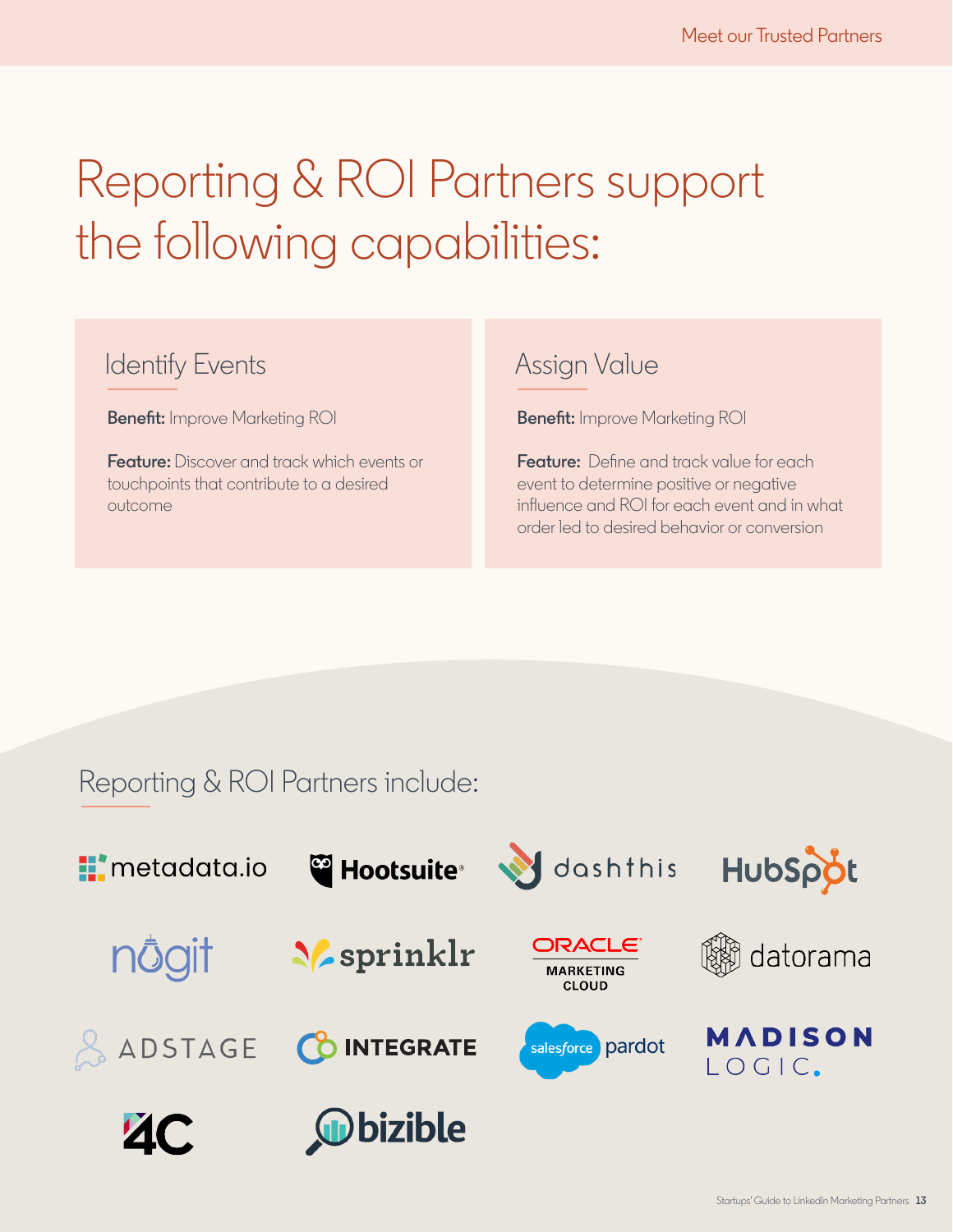## Reporting & ROI Partner Highlight

Client Customer Testimonial



Partner



### "

The aggregate account-level reporting in the Madison Logic platform allowed us to see how **top prospects were engaging with marketing messaging across our three biggest channels**. Sharing this data with sales has **enabled more impactful conversations with prospective clients**.

**Kevin Salas** Senior Director of Demand Generation **99**<br>d Gene

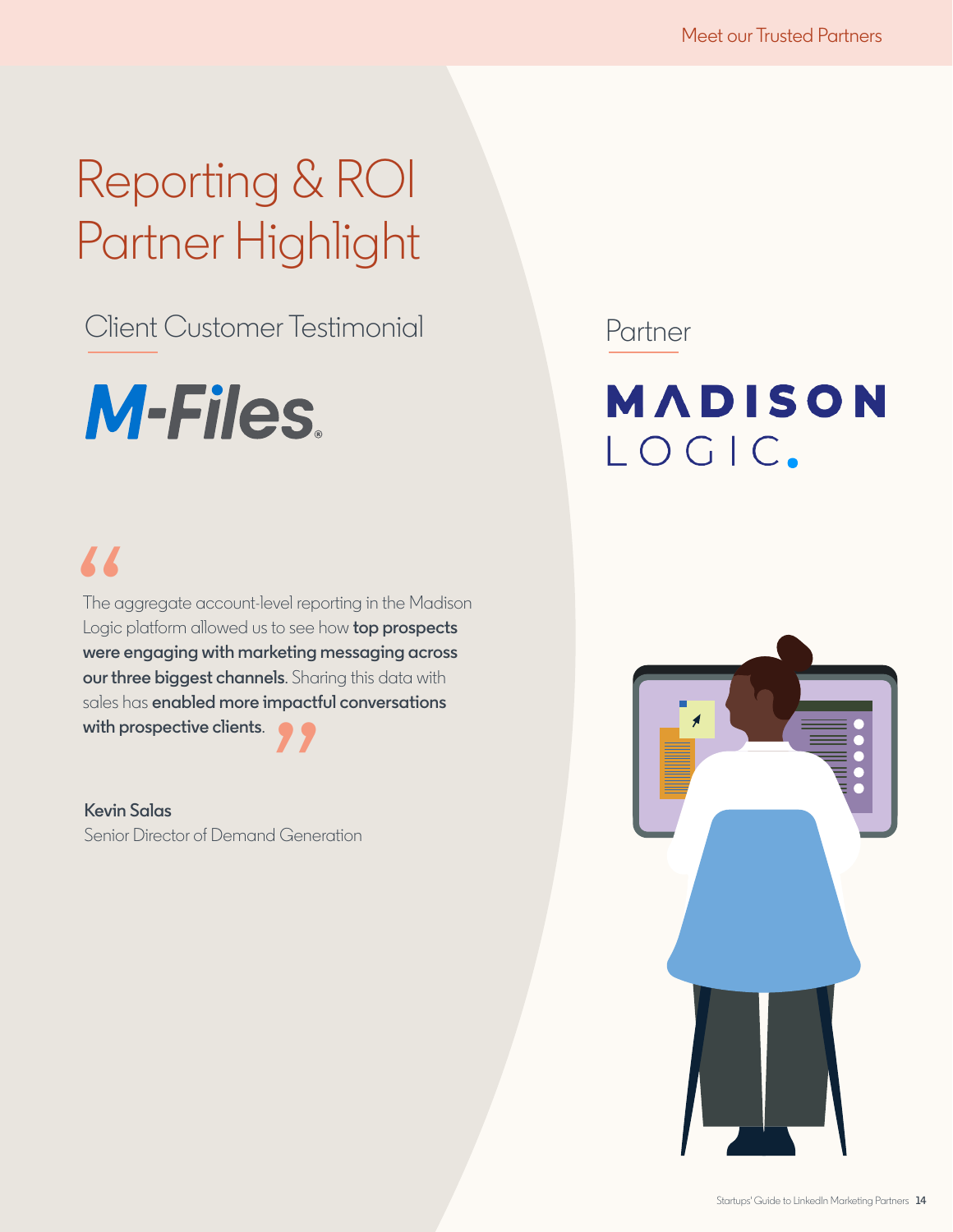### <span id="page-16-0"></span>Working with LinkedIn



#### Check out the LinkedIn Marketing Partner Directory

The LinkedIn Marketing Partner Program is growing and changing so rapidly that it would be nearly impossible to cover all of them. Be sure to check out the online LinkedIn Partner Directory for the full list of partners and to get the latest information on each partner's offering.

Visit: Marketing Partner Directory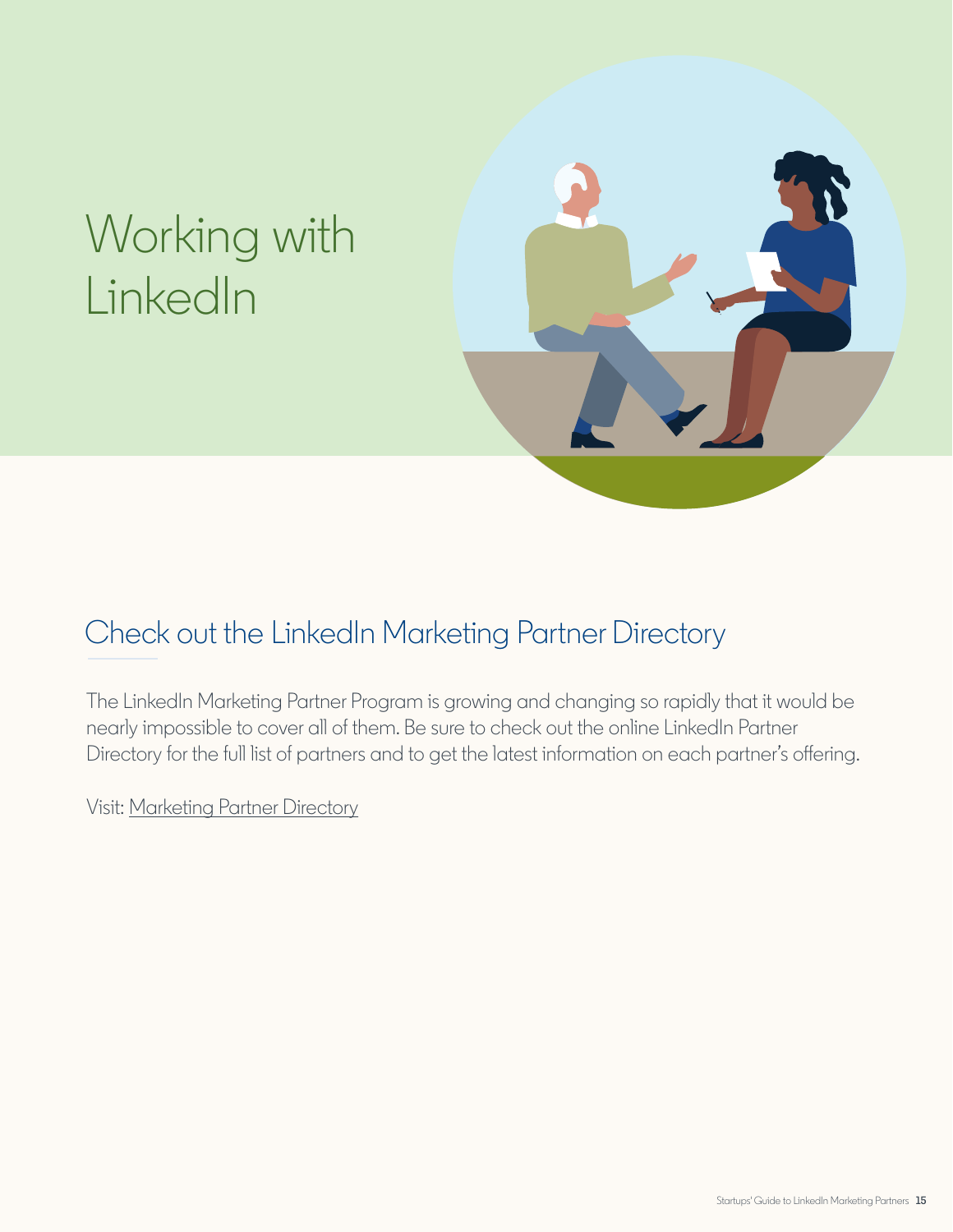### Partner Capability Matrix

|                        | <b>Audiences</b>          | <b>Lead Generation</b>    | <b>Reporting &amp; ROI</b> |
|------------------------|---------------------------|---------------------------|----------------------------|
| 4C Insights/Mediaocean | X                         |                           | $\mathbf x$                |
| 6Sense                 | $\boldsymbol{\mathsf{X}}$ |                           |                            |
| Acxiom                 | $\mathbf x$               |                           |                            |
| AdStage                | X                         |                           | $\boldsymbol{\mathsf{X}}$  |
| <b>Bizible</b>         |                           |                           | $\mathbf x$                |
| Bombora                | X                         |                           |                            |
| Convertr               |                           | $\boldsymbol{\mathsf{X}}$ |                            |
| Datorama               |                           |                           | $\boldsymbol{\mathsf{X}}$  |
| Driftrock              |                           | $\boldsymbol{\mathsf{X}}$ |                            |
| G2                     | X                         |                           |                            |
| <b>HG</b> Insights     | $\boldsymbol{\mathsf{X}}$ |                           |                            |
| Hootsuite              |                           |                           | $\boldsymbol{\mathsf{X}}$  |
| Hubspot                | $\boldsymbol{\mathsf{X}}$ | $\boldsymbol{\mathsf{X}}$ | $\boldsymbol{\mathsf{X}}$  |
| Integrate              |                           | X                         |                            |
| Liveramp               | X                         |                           |                            |
| Microsoft              | X                         | $\mathbf{X}$              |                            |
| Oracle Marketing Cloud | X                         | X                         |                            |
| Salesforce             | $\boldsymbol{\mathsf{X}}$ | $\mathbf x$               | $\boldsymbol{\mathsf{X}}$  |
| Sprinklr               |                           |                           | X                          |
| Zapier                 |                           | $\boldsymbol{\mathsf{X}}$ |                            |